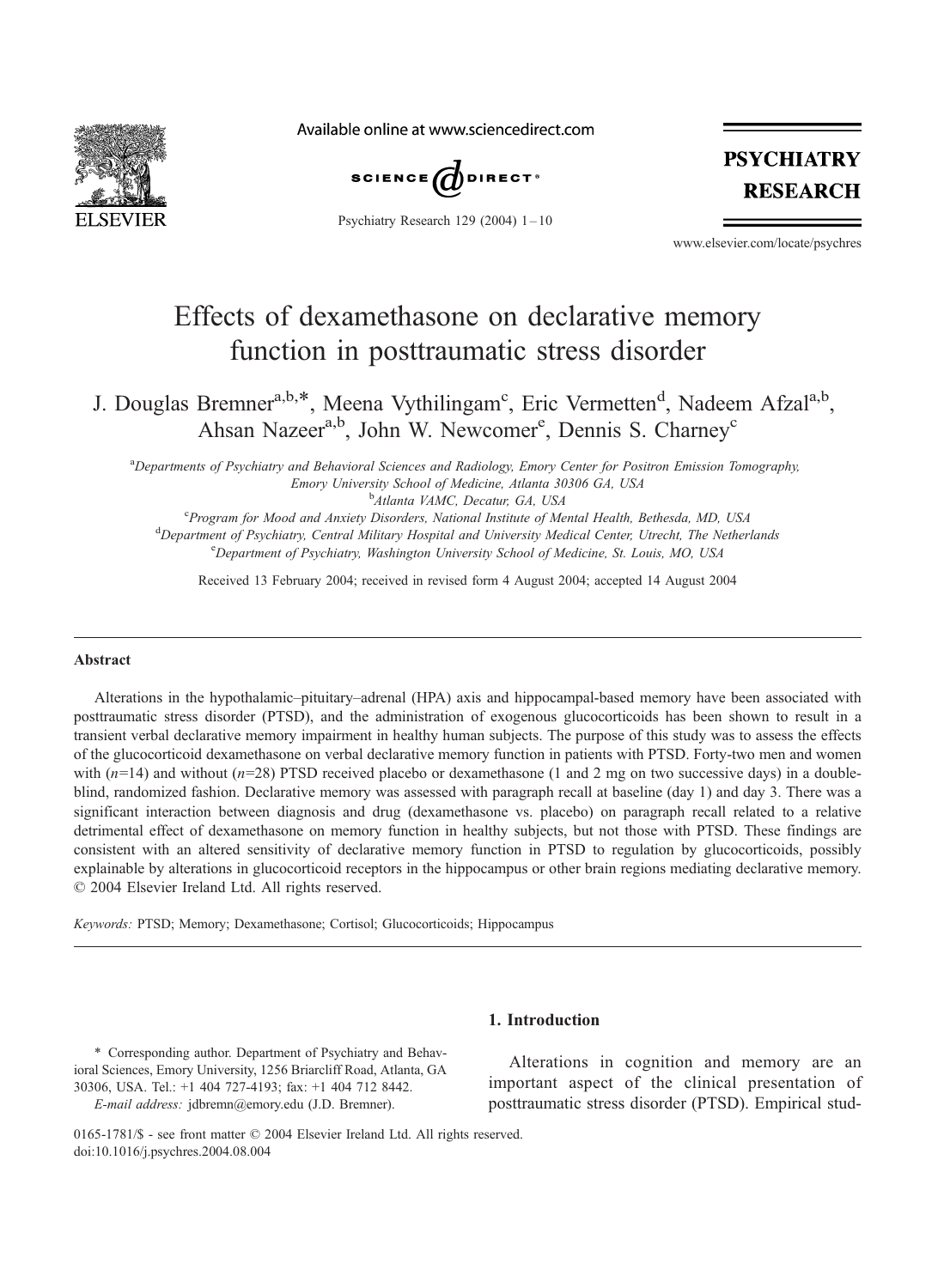ies have shown problems with learning and memory in PTSD that are specific to verbal declarative memory functions, such as the learning of new words or paragraphs ([Gil et al., 1990; Bremner et al., 1993;](#page--1-0) Uddo et al., 1993; Bremner et al., 1995a; Yehuda et al., 1995b; Barrett et al., 1996; Golier et al., 1997; Jenkins et al., 1998; Vasterling et al., 1998; Moradi et al., 1999; Sachinvala et al., 2000; Gilbertson et al., 2001; Roca and Freeman, 2001; Vasterling et al., 2002). Understanding the neurobiological basis of memory alterations in PTSD may promote the development of new treatment approaches for this disabling aspect of PTSD.

The hypothalamic–pituitary–adrenal (HPA) axis plays a critical role in the stress response as well as modulating memory function ([Heffelfinger and New](#page--1-0)comer, 2001). Patients with PTSD were found to have increased levels of corticotropin releasing factor (CRF) ([Bremner et al., 1997a; Baker et al., 1999\)](#page--1-0), enhanced cortisol suppression with dexamethasone ([Yehuda et](#page--1-0) al., 1993), increased lympocyte glucocorticoid receptors [\(Yehuda et al., 1991a\)](#page--1-0), lower resting cortisol levels in some studies ([Yehuda et al., 1991b; Yehuda et al.,](#page--1-0) 1994; Yehuda et al., 1995a; Kanter et al., 2001) but not others ([Pitman and Orr, 1990; Lemieux and Coe, 1995\)](#page--1-0) and increased cortisol response to stressors ([Heim et](#page--1-0) al., 2000; Elzinga et al., 2003; Bremner et al., 2003a). The hippocampus is involved in memory ([Zola-](#page--1-0)Morgan and Squire, 1990) as well as regulation of the HPA axis. ([Herman et al., 1989\)](#page--1-0). Stress results in alterations in hippocampal structure, an effect hypothesized to be secondary, at least in part, to stress-induced release of glucocorticoids ([Pavlides et al., 1995;](#page--1-0) Diamond et al., 1996; Sapolsky, 1996) with associated inhibition of new neuronal growth ([Gould et al., 1998;](#page--1-0) Malberg et al., 2000) and deficits in memory ([Arbel et](#page--1-0) al., 1994; Luine et al., 1994). Mechanisms that have been proposed for the negative effects of stress on the hippocampus include increased activation of the type 2 glucocorticoid receptors ([Sapolsky et al., 1990; New](#page--1-0)comer et al., 1994; Sapolsky, 1996), stress-induced decreases in brain-derived neurotrophic factor (BDNF) ([Nibuya et al., 1995; Smith et al., 1995; Malberg et al.,](#page--1-0) 2000; Duman et al., 2001), increased levels of excitatory amino acids ([Moghaddam et al., 1997\)](#page--1-0) and alterations in serotonin ([McEwen et al., 1997\)](#page--1-0).

Elevations of glucocorticoids within the physiological range result in reversible deficits in memory function in animals ([Oitzl and de Kloet, 1992;](#page--1-0) Bodnoff et al., 1995) as well as human subjects ([Newcomer et al., 1994; Kirschbaum et al., 1996;](#page--1-0) Lupien et al., 1997; Lupien et al., 1999; Newcomer et al., 1999; de Quervain et al., 2000; Wolf et al., 2001; Lupien et al., 2002). Glucocorticoids released during stress, possibly acting through the hippocampus, may explain in part the acutely reversible as well as chronic effects that stress has on declarative memory ([Kirschbaum et al., 1996; Porter and Landfield, 1998;](#page--1-0) de Kloet et al., 1999; Wolf, 2003). Greater deficits are seen in younger subjects in comparison to older subjects, hypothesized to be secondary to age-related decreases in glucocorticoid receptor density ([New](#page--1-0)comer et al., 1995). Studies in other neuropsychiatric disorders associated with hippocampal dysfunction, including schizophrenia ([Newcomer et al., 1998\)](#page--1-0) and depression ([Bremner et al., 2004\)](#page--1-0), found a relative sparing of the effects of dexamethasone on declarative memory function relative to normal human subjects, hypothesized to be secondary to disease-related decreases in glucocorticoid receptor function. PTSD has been described as an "accelerated aging" ([Bremner](#page--1-0) and Narayan, 1998) related to common theories of progressive hippocampal atrophy and dysfunction in both processes. Therefore, it might be expected that dexamethasone would have less of an effect on verbal declarative memory function in PTSD than in controls. The purpose of the present study was to assess the effects of dexamethasone on verbal declarative memory function in patients with PTSD. We hypothesized that glucocorticoids would have less of an effect on declarative memory function in PTSD than in controls.

#### 2. Methods

#### 2.1. Subjects

Forty-two male and female subjects who were 18 years of age or older participated in the study. Subjects were included with  $(n=14)$  and without PTSD  $(n=28)$ . All subjects were recruited by advertisement and gave written informed consent for participation in the study. This study was approved by the Yale University Investigational Review Board. PTSD subjects were included with the diagnosis of